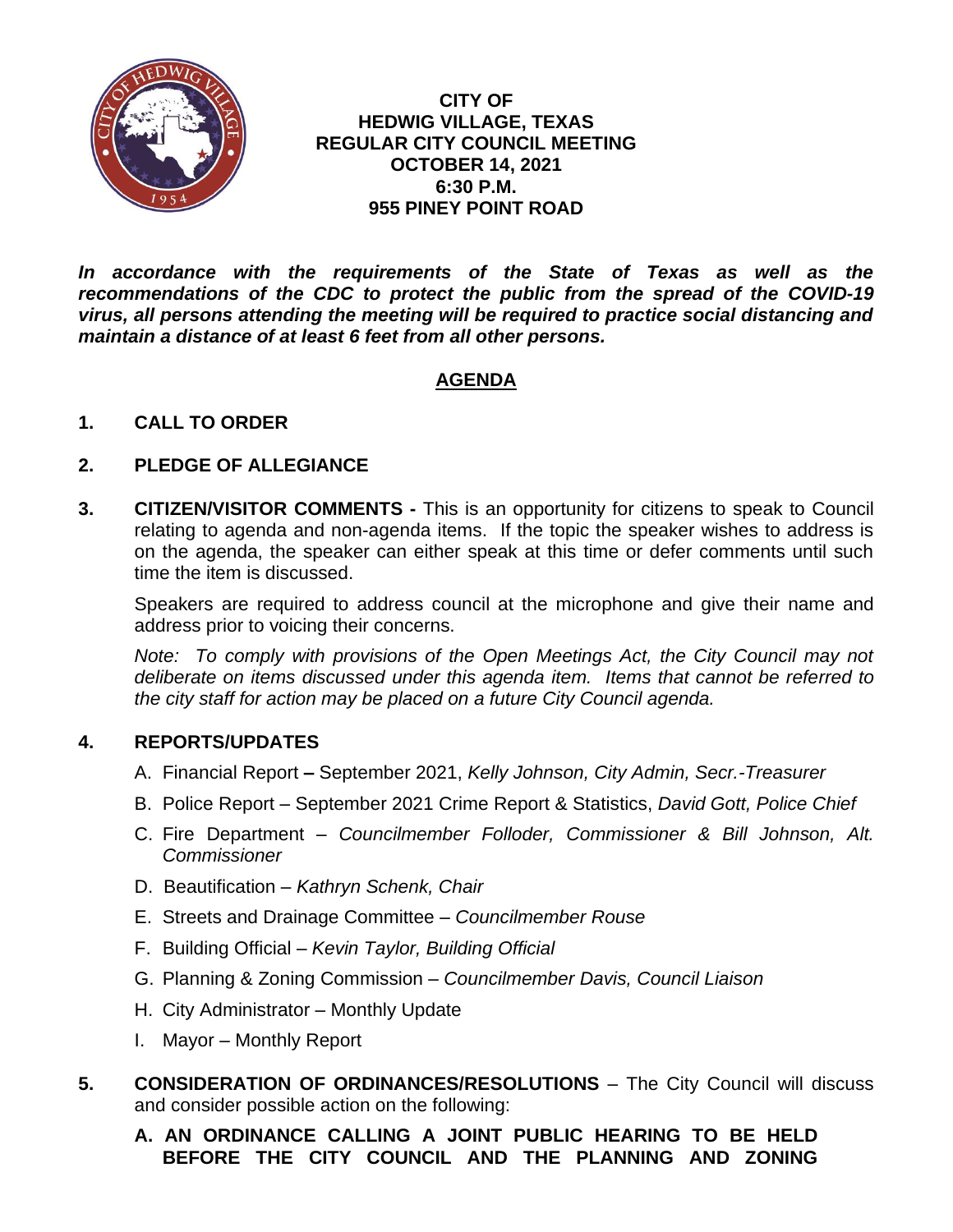**COMMISSION OF THE CITY OF HEDWIG VILLAGE, TEXAS, FOR THE PURPOSE OF CONSIDERING AMENDMENTS TO ARTICLE II, DEFINITIONS AND INTERPRETATION, SECTION 202, DEFINITIONS; ARTICLE V, ZONING REGULATIONS, SECTION 505, RESIDENTIAL DISTRICTS A AND C, SUBSECTION B.10; FENCES, AND ARTICLE V, ZONING REGULATIONS, SECTION 506, BUSINESS DISTRICT B, SUBSECTION E.7. FENCES, OF THE HEDWIG VILLAGE PLANNING AND ZONING CODE REGARDING THE REGULATION OF FENCES WITHIN THE CITY.**

- **6. CONSIDERATION OF CONTRACTS/AGREEMENTS** The City Council will discuss and consider possible action on the following:
	- **A.** Consideration and Possible Action Regarding Approval of an Agreement between the City of Hedwig Village and Verizon Wireless for Streetlight/Small Nodes Poles
	- **B.** Consideration and Possible Action Regarding Approval of an Agreement Between the City of Hedwig Village and HDL Companies for Consulting Services Relating to the City's Sales and Use Tax.
- **7. CONSIDERATION FOR REQUESTS FOR COUNCIL AUTHORIZATION -** The City Council will discuss and consider possible action on the following:
	- **A.** Authorization for the Destruction of Records according to the City of Hedwig Village's Records Management Retention Schedule. *(Lisa Modisette, Asst. City Secretary)*

# **8. DISCUSSION ITEMS/PRESENTATION OF SPECIAL REPORTS**

- A. Discussion with Fire Chief Foster Regarding Request by Village Fire Department.
- B. Discussion of the City of Hedwig Village's Tree Ordinance.
- C. Discussion on the City of Hedwig Village's Fence Ordinance.
- **9. CONSENT AGENDA –** All Consent Agenda items listed are considered to be routine by the City Council and will be enacted by one motion. There will be no separate discussion of these items unless a Council Member so requests, in which event the item will be removed from the Consent Agenda and considered in its normal sequence on the agenda.
	- A. Approval of Minutes September 9, 2021 Public Hearing

September 9, 2021 Regular Council Meeting

- B. Approval of General Fund Bills.
- C. Approval of General Fund Bills over \$2,500.
- D. A Resolution Nominating a Candidate to the Harris County Appraisal District's Board of Directors.
- E. A Resolution Designating a Representative and Alternate to the Houston-Galveston Area Council (H-GAC) General Assembly for 2022.

## **10. ADJOURN**